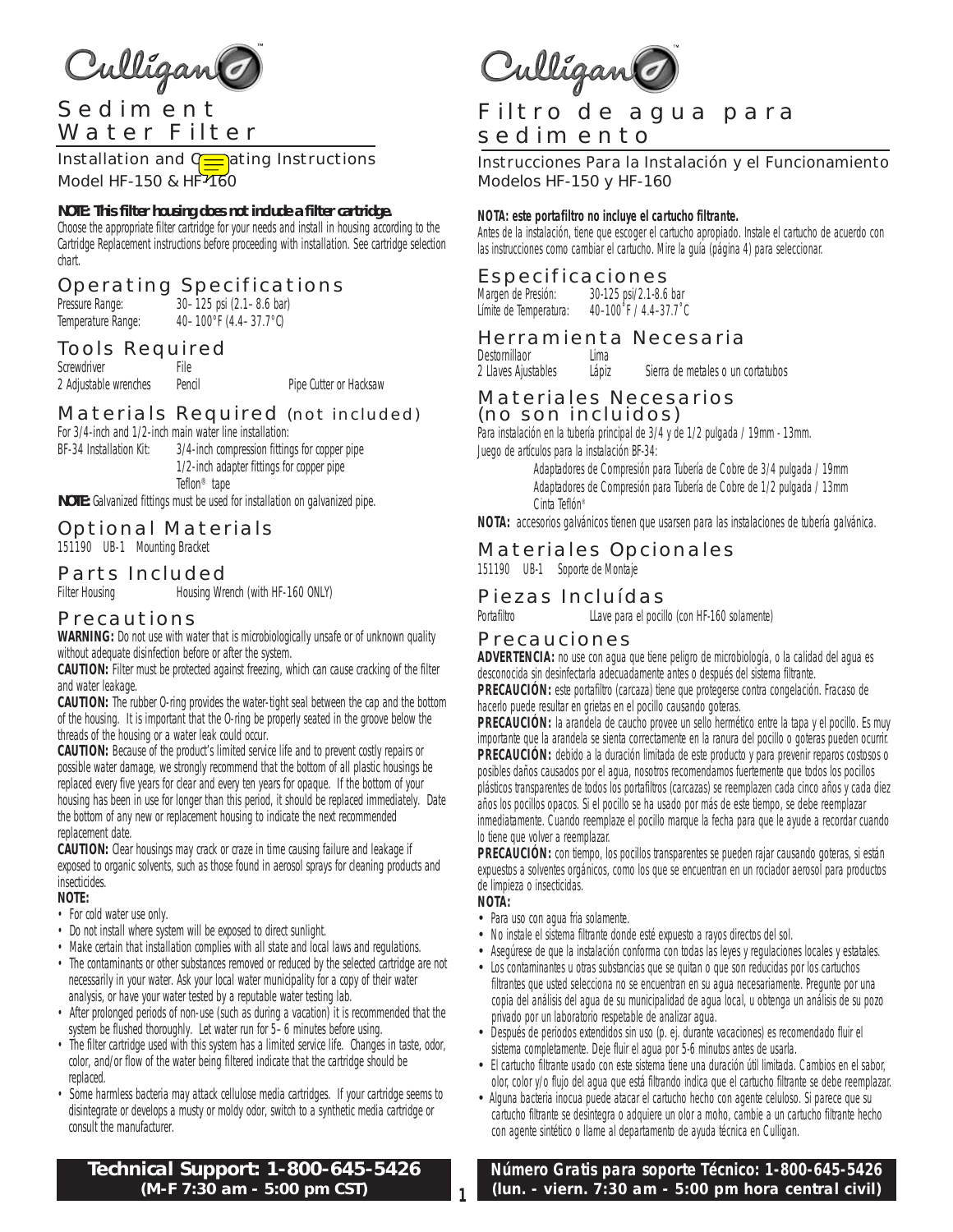# Installation

**NOTE:**

- Please read all instructions, specifications, and precautions before installing and using your HF-150/160 whole house water filter.
- For standard under-sink installation on 1/2-inch or 3/4 inch main water line.
- Install filter cartridge in filter housing before proceeding with installation (see **Filter Cartridge Replacement** on page 3).
- Install filter after water meter or pressure tank.
- Numbered diagrams correspond with numbered steps.
- 1. Turn off water supply and open nearest faucet to drain pipes before starting installation. Apply about 6 inches (152 mm) of Teflon® tape in clockwise direction to pipe threads of each adapter. (These items are included in BF-34 Installation Kit.)
- 2. If mounting bracket (not supplied) is to be used, first use bracket as a template to mark screw locations. Then place bracket over cap and line up with inlet and outlet ports.

**IMPORTANT:** Allow 1-1/2 inches (33 mm) clearance below housing to enable filter cartridge changes.

- 3. Assemble all fittings. Start adapters into cap by hand. Use a wrench to tighten firmly. **DO NOT OVER-TIGHTEN**. About one thread should remain visible. Remove compression nuts from fittings.
- 4. Measure length (shown as X on diagram) across assembled fittings and subtract 1 inch (25 mm) if you are installing on 3/4 inch (19 mm) pipe, or 1-1/2 inches (38 mm) if you are installing on 1/2 inch (13 mm) pipe. Mark section of pipe to be removed. **NOTE:** Approximately 6 inches (152 mm) will be removed for 3/4-inch (19 mm) pipe and 5-1/4-inches (133 mm) for 1/2-inch (13 mm) pipe.
- 5. Using a pipe cutter or hacksaw, remove marked section of pipe. File or sand sharp edges on remaining pipe.
- 6. Slip brass compression nut and brass ferrule (from BF-34 kit) onto each end of 3/4-inch (19 mm) pipe. If installing on 1/2-inch (13 mm) pipe, substitute rubber ferrule for brass ferrule.



### Instalación *NOTA:*

- *• Por favor lea todas las instrucciones, especificaciones, y precauciones antes de instalar o de usar el filtro para el agua HF-150/HF-160 para toda la casa*
	- *• Para una instalación normal debajo del fregadero en tubería principal de 1/2 y 3/4 de pulgada / 19 mm 13 mm. • Inserte el cartucho filtrante dentro del pocillo antes de*
- *proceder con la instalación (mire "Instrucciones para reemplazar el cartrucho filtrante" en la página 3). • Instale el filtro después del tanque de presión o del contador de agua.*
- *• El número en los diagramas corresponden con el número del paso.*

*1. Cierre el abastecimiento de agua y abra el grifo más cerca a la tubería de desagüe antes de empezar la instalación. Aplíque más o menos 6 pulgadas / 152 mm de cinta Teflón en el sentido de las agujas del reloj en las roscas de cada adaptador. Estos artículos son incluídos con el juego de artículos BF-34 para la instalación.*

*2. Si quiere usar el soporte de montaje (no está incluído), primero úselo como modelo para marcar la localización de los tornillos. Después ponga el soporte de montaje encima de la tapa y póngala con alineación en el orificio de entrada y salida.*

*IMPORTANTE: deje 1-1/2 pulgada / 33 mm de espacio debajo del pocillo para facilitar el reemplazo del cartucho filtrante.*

- *3. Asemble todos los accesorios. Empieze a atornillar los adaptadores a la tapa manualmente. Usando una llave ajustable aprietelos firmemente. NO APRIETE CON EXAGERACIÓN. Más o menos una rosca debe permanecer visible. Quite las tuercas de compresión de los accesorios.*
- *4. Mida la tapa ensemblada (como lo demostramos con una X en el diagrama) sin las tuercas de compresión y tiene que substraer 1pulgada/25mm de la tubería de 3/4 de pulgada/19mm o 1-1/2 pulgada/38mm de la tubería de 1/2 pulgada/13mm. Marque la tubería. NOTA: Tiene que quitar aproximadamente 6 pulgadas/152 mm de la tubería de 3/4 de pulgada/19mm y 5-1/4 de pulgadas/133mm de la tubería de 1/2 pulgada/13mm.*
- *5. Con una sierra de metales o un cortatubos, corte el pedazo de tubería marcado. Tiene que pulir el borde de la tubería sobrante usando una lima.*
- *6. Inserte las tuercas de compresión y las virolas de cobre amarillo (del juego de artículos BF-34) entre cada punta de la tubería de 3/4 de pulgada/19mm. Si su instalación es en tubería de 1/2 pulgada/13mm use la virolas de bronce amarillo en lugar de las virolas plásticas.*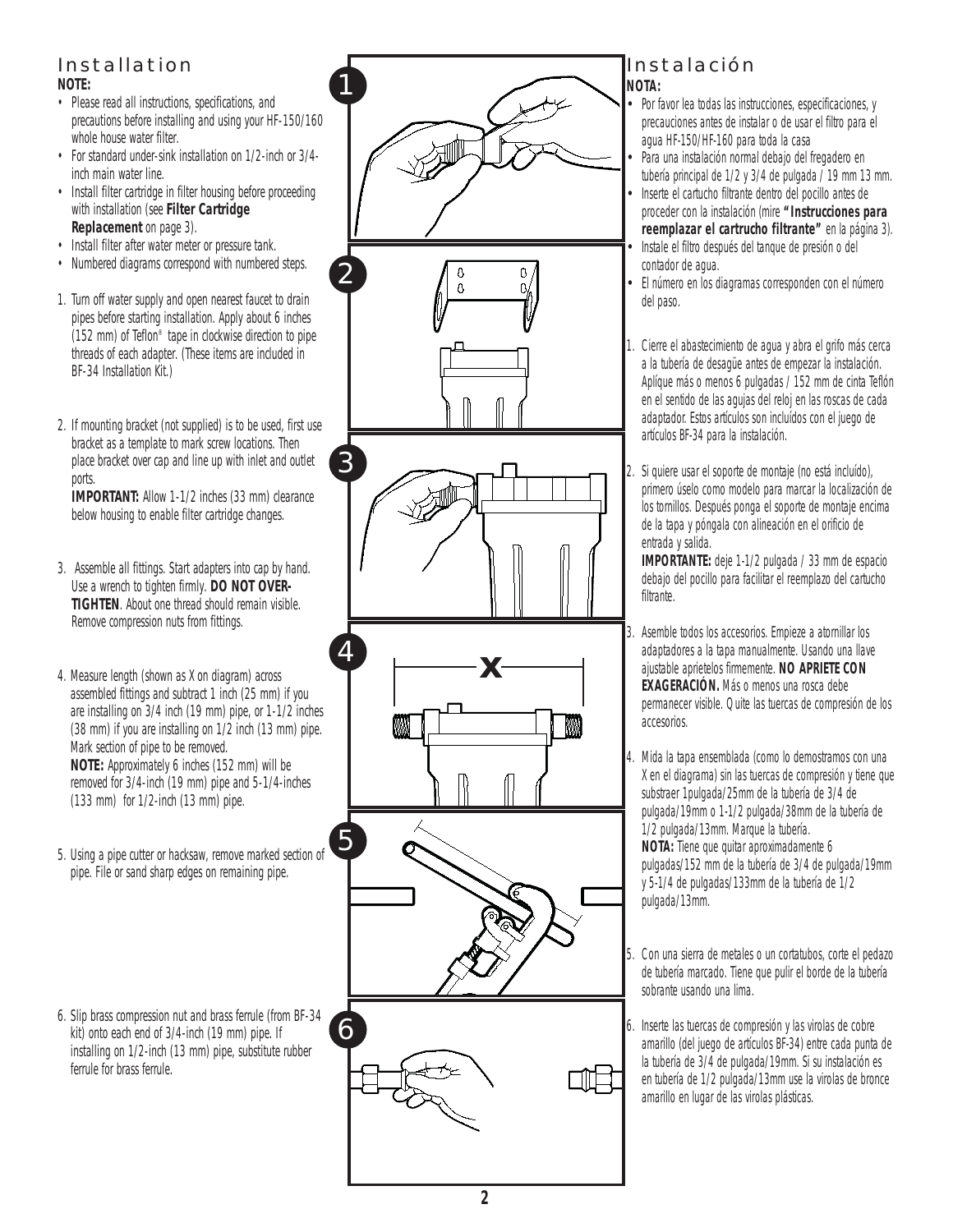7. Align filter assembly with ends of pipe, making certain cap opening marked "IN" is facing the incoming water supply. It will be necessary to spread ends of pipe apart to install filter assembly. Using two adjustable wrenches, hold incoming adapter securely with one wrench and tighten nut with second wrench. Repeat procedure for outgoing adapter.

7

- 8. **CAUTION:** If water pipes are used to ground electrical systems, appliances, or phones, be certain to install a jumper wire. Contact your local electrician for more information.
- 9. Slowly turn on main water supply and depress red pressure-relief button on cap to release trapped air. Check for leaks. Open nearest faucet and flush filter for 15 minutes.

### Filter Cartridge Replacement

- A. Turn off water supply to filter. Depress red pressurerelief button on top of filter. Unscrew bottom of housing.
- B. Locate and remove large O-ring, wipe clean of lubricant and set aside. Discard used cartridge. Rinse out bottom of housing and fill about 1/3 full with water. Add about 2 tablespoons of bleach and scrub cap and bottom of housing with nonabrasive sponge or cloth. Rinse thoroughly. Lubricate O-ring with clean petroleum jelly (Vaseline®). Insert O ring back into groove and smooth into place with finger. Insert new cartridge over standpipe in bottom of housing.
- C. Screw bottom of housing onto the cap and handtighten. **DO NOT OVER-TIGHTEN.** Make certain cap standpipe slips into cartridge. Turn on water supply slowly to allow filter to fill with water. Depress red pressure-relief button to release trapped air. Flush cartridge for 15 minutes. Check for leaks before leaving installation.



- *7. Tiene que alinear la asamblea de filtro entre las puntas de la tubería asegurándose de que la abertura de la tapa marcada "IN" está hacia la entrada del abastecimiento de agua. Va hacer necesario separar las puntas de la tubería para instalar la asamblea de filtro. Usando dos llaves ajustables, agarre aseguradamente el adaptador entrante con una llave, y apriete la tuerca con la otra llave. Repita este procedimiento con el adaptador de salida.*
- *8. PRECAUCIÓN: si está usando tubería de agua como toma de tierra, accesorio, o teléfonos, asegúrese de usar un hilo de puente. Por información adicional póngase en contacto con un electricisat local.*
- *9. Lentamente abra el abastecimiento de agua y oprima el botón rojo de aliviar la presión encima de la tapa para dejar escapar el aire atrapado. Inspeccione por goteras. Abra el grifo más cerca no y deje fluir el agua por 15 minutos para fluir el filtro.*

### Instrucciones Para Reemplazar El Cartucho

*A. Cierre el abastecimiento de agua al filtro. Oprima el botón rojo para aliviar la presión encima de la tapa. Destornille el pocillo.* 

*B. Localice la arandela redonda grande, límpiela y pongala a un lado.* 

*Deseche el filtro usado. Enjuágue el pocillo y llénelo 1/3 con agua. Agregue 2 cucharadas de descolorante y restriégue el pocillo y la tapa usando una esponja o un trapo sin abrasivo. Enjuáguelo un trapo completamente.*

*Lubrique la arandela redonda con petrolato (Vaselina®). Inserte la arandela redonda en la ranura y oprímala entre la ranura con dos dedos.* 

*Inserte el cartucho filtrante nuevo asegurándose de que caiga encima del tubo vertical plástico en el fondo del pocillo.* 

*C. Atornille el pocillo entre la tapa y aprételo manualmente. NO APRIETE CON EXAGERACION. Asegúrese de que el cartucho filtrante caiga encima de el tubo vertical plástico en el fondo del pocillo.*

*Lentamente abra el abastecimiento de agua para dejar que el filtro se llene con agua. Oprima el botón rojo, para dejar escapar el aire atrapado. Deje fluir el cartucho filtrante por 15 minutos.* 

*Cuando acabe con la instalación inspeccione por goteras.*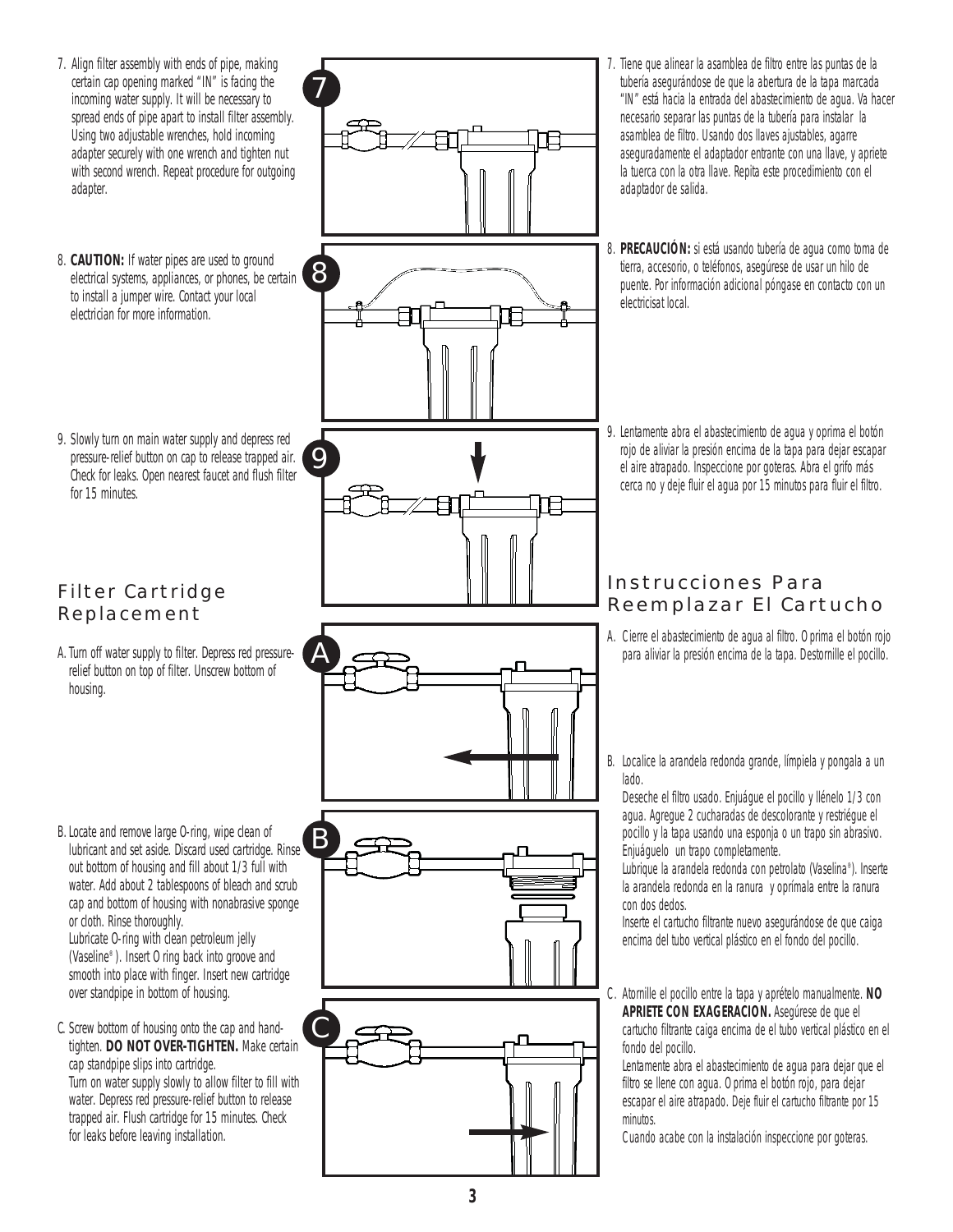# Troubleshooting

#### Leaks...

#### **between cap and bottom of housing:**

1. Turn off water supply and press pressure-relief button.

- 2. Clean and lubricate O-ring, and screw bottom of housing back on cap securely by hand. **Do not overtighten**.
- 3. Turn on water supply. If leaks persist, or if there are other leaks on the system, turn off water supply. Call Technical Support at 1-800-645-5426.

#### **on inlet/outlet connections:**

- 1. Turn off water supply. For brass fittings, tighten nut snugly 1/2-turn with wrench.
- 2. Turn on water supply. If leaks persist, or if there are other leaks on system, turn off water supply. Call Technical Support at 1-800-645-5426.

### Reparaciones

### Goteras...

### *Entre el pocillo y la tapa.*

- *1. Cierre el abastecimiento de agua y oprima el botón rojo de aliviar la presión.*
- *2. Limpie y lubrique la arandela redonda y atornille el pocillo de nuevo a la tapa aseguradolo manualmente solamente. NO APRIETE CON EXAGERACIÓN.*

*3. Cierre el abastecimiento de agua. Si continúa goteando, o si tiene otras goteras en el sistema, cierre el abastecimiento de agua y llame gratis al Departamento de Ayuda Técnica al 1-800-645-5426.* 

#### *Conexiones en la entrada y salida del sistema*

- *1. Cierre el abastecimiento de agua. Con accesorios de bronce amarillo, apriete la tuerca ajustada dándole más o menos 1/2 vuelta con una llave.*
- *2. Abra el abastecimiento de agua. Si continúa goteando, o si tiene goteras en otros lugares en el sistema, cierre el abastecimiento de agua y llame gratis al departamento de ayuda técnica, al número 1-800-645-5426.*

## Replacement Parts

| 1              | 151039 | Pressure-relief Assembly                                |
|----------------|--------|---------------------------------------------------------|
| $\overline{2}$ | 154102 | Blue Cap (HF-150/HF-160)                                |
| 3              | 151120 | $0$ ring                                                |
| 4              | 153019 | Blue Housing (HF-150)                                   |
|                | 153128 | Clear Housing (HF-160)                                  |
|                | 150295 | SW-2 Housing Wrench (included<br>with HF-160) not shown |

For replacement parts, contact your nearest retailer or call Culligan Consumer Services @ 1-888-777-7962.

The HF-150 and HF-160 are covered by a limited five year warranty. See warranty for details.



### Repuestos

| 1 | 151039 | Montaje Para Alivio De Presión                     |
|---|--------|----------------------------------------------------|
| 2 | 154102 | Tapa Azul (HF-150/HF-160)                          |
| 3 | 151120 | Arandela Redonda                                   |
| 4 | 153019 | Pocillo Azul (HF-150)                              |
|   | 153128 | Pocillo Transparente (HF-160)                      |
|   | 150295 | SW-2 Llave para el pocillo (incluída con el modelo |
|   |        | HF-160) no está demostrada.                        |

*Para comprar piezas de reemplazo, póngase en contacto con el minorista más cercano o llame gratis al Departamento de Servicios para los consumidores al número 1-888-777-7962.*

*El sistema HF-150 y el HF-160 estan cubiertos por una garantía limitada de cinco años. Mire la garantía por detalles.*

# Cartridge Selection

| Select the right cartridge<br>for your water needs. | C.W-MF<br>155187 | S1A<br>155001 | CW-F<br>155186 | P5<br>155014   |
|-----------------------------------------------------|------------------|---------------|----------------|----------------|
| Scale and rust particles                            | X                |               | X              | χ              |
| Coarse sand                                         | X                | X             | X              | X              |
| Sand/dirt/silt                                      |                  | X             | X              | X              |
| Fine dirt/silt/sand                                 |                  |               | X              | X              |
| Extra fine dirt/silt/sand                           |                  |               |                | X              |
| Filter Life (in months) $*$                         | 3                | 4             | 3              | $\mathfrak{D}$ |
| Micron Rating (Nominal) $+$                         | 30               | 20            | 10             | 5              |
| Service Flow Rate qpm (lpm)**                       | 4.7(18)          | 5.0(18.9)     | 4.7(18)        | 1.5(5.6)       |

\***NOTE:** Filter cartridge life varies depending on filter type, usage and water conditions  $(1$  month  $=$  approximately 4000 gallons).

\*\***NOTE:** Flow rates measured at 60 psi (4.1 bar).

 $+$  The smaller the micron rating, the smaller the size particle the cartridge will filter. For comparison purposes, the human hair has a diameter of approximately 70 microns. Particles smaller than 40 microns are not visible with the human eye.

### Guía Para Seleccionar Cartuchos Filtrantes

| Seleccione el cartucho apropiado<br>para las condiciones de su aqua. | CW-MF<br>155187 | S <sub>1</sub> A<br>155001 | CW-F<br>155186 | Р5<br>155014 |
|----------------------------------------------------------------------|-----------------|----------------------------|----------------|--------------|
| Partículas de Escama y de óxido                                      | χ               | χ                          | χ              | χ            |
| Arena Gruesa                                                         | X               | Χ                          |                | χ            |
| Arena/Suciedad/Barro                                                 |                 | X                          |                | χ            |
| Suciedad Fina/Barro/Arena                                            |                 |                            | Χ              | χ            |
| Suciedad Extra Fina/Barro/Arena                                      |                 |                            |                | X            |
| Duración útil del Filtro (en meses)*                                 | 3               | 4                          | 3              | 2            |
| Clasificación de Micra (nominal) +                                   | 30              | 20                         | 10             | 5            |
| Velocidad de Circulación GPM/LPM**                                   | 4 7/18          | 5.0/18.9                   | 4 7/18         | 1.5/5.6      |

*\*NOTA: la duración útil de los filtros depende en su clase, uso y condiciones de su agua.*  $(1$  month  $=$  approximately 4000 gallons).

*\*\*NOTA: el flujo de agua es medido a 60 psi/4.1 bar*

*+Entre más pequeña la clasificación de micra, lo más pequeña partículas la cual el filtro filtrará. Con motivo de comparar, el cabello humano es aproximadamente 70 micras. Partículas más pequeñas de 40 micras no son visibles a simple vista.*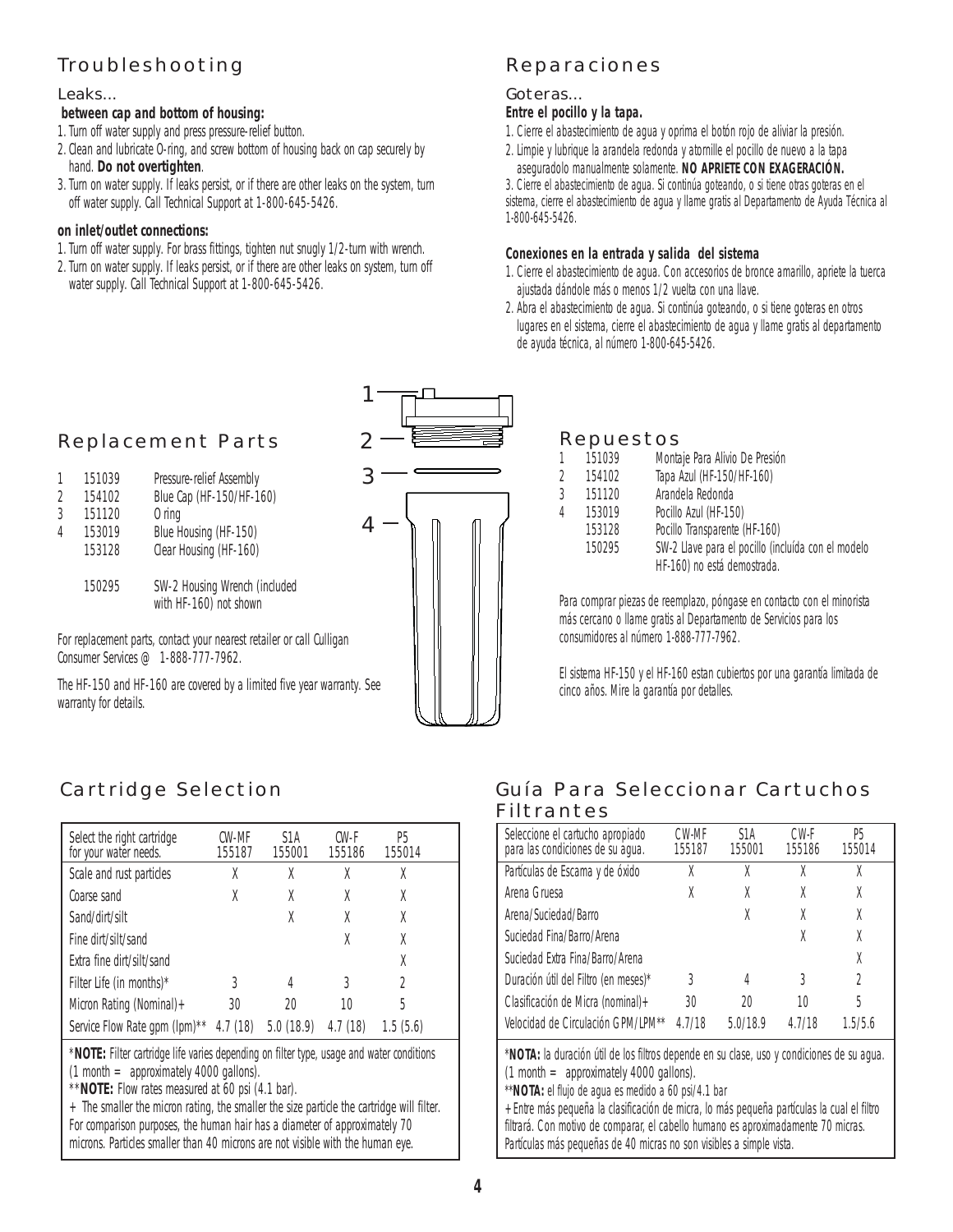#### Warranty

This warranty applies to the Filter Housing. It does NOT apply to any disposable filter cartridge where life expectancy varies with the water being filtered. This warranty covers defects in material and workmanship only for 5 full years from the original date of delivery. Culligan will replace any part which in Culligan's opinion is defective, unless: (1) any part of the unit has been subjected to any type of tampering, alteration, or improper use after delivery, or (2) it has been repaired by anyone not approved by Culligan. Our Obligation does not include the cost of shipment of materials. Culligan is not responsible for damage in transit, and claims for such damage should be presented to the carrier by the customer.

This product has been designed solely for use as a housing for a disposable filter cartridge. It is NOT warranted against freezing, and neither this product nor its parts is warranted against defects or deterioration caused by uses for which this product was not expressly intended.

THE FOREGOING WARRANTY IS EXCLUSIVE AND IN LIEU OF ALL OTHER WARRANTIES, EXPRESSED OR IMPLIED, WHETHER ORAL OR ARISING BY USAGE OF TRADE OR COURSE OF DEALING, INCLUDING, WITHOUT LIMITATION, ANY WARRANTIFS OF FITNESS OR MERCHANTABILITY. THIS WARRANTY IS THE PURCHASER'S SOLE AND EXCLUSIVE REMEDY. IN NO EVENT SHALL CULLIGAN BE LIABLE FOR ANY ANTICIPATED OR LOST PROFITS, INCIDENTAL DAMAGES, CONSEQUENTIAL DAMAGES, COSTS, TIME CHARGES OR OTHER LOSSES, WHETHER BASED ON BREACH OF CONTRACT, TORTIOUS CONDUCT OR ANY OTHER THEORY, INCURRED IN CONNECTION WITH THE PURCHASE, INSTALLATION, REPAIR OR OPERATION OF THE OPAQUE FILTER HOUSING. CULLIGAN DOES NOT AUTHORIZE ANYONE TO ASSUME FOR IT ANY LIABILITY OR TO MAKE ON ITS BEHALF ANY ADDITIONAL WARRANTIES IN CONNECTION WITH THE OPAQUE FILTER HOUSING OR ANY PART THEREOF.

For servicing under this warranty, return any defective part to YOUR RETAILER within the 5 year period referred to above.

Date installed:

### Garantía

*Esta garantía aplica a los portafiltros. No aplica a ningún cartucho filtrante desechable donde la duración útil varía con el agua que está filtrando. Esta garantía cubre defectos en los materiales y la fabricación por 5 años desde la fecha de entrega original. Culligan reemplazará cualquier pieza la cual Culligan considera defectuosa a menos que: (1) cualquier parte del sistema haya sido expuesto a cualquier clase de manipulación, alteración, o uso inapropiado después de entrega, o (2) ha sido reparado por personal que no es autorizado por Culligan. Nuestra obligación no incluye el costo de flete de los materiales. Culligan no es responsable por daños durante tránsito, y esa clase de reclamos se deben hacer por el cliente directamente al portador.*

*Este producto ha sido diseñado solamente para uso en hogares como una portafiltro para cartuchos filtrantes desechables. No está garantizado contra congelación, y ni este producto o sus piezas son garantizadas contra defectos o deteriorización causada por usos los cuales este producto no ha sido expresamente proyectado.*

*LA GARANTÍA PREVIA ES ESCLUSÍVA Y REEMPLAZA CUALQUIER OTRA GARANTÍA, EXPRESADA O IMPLICITADA, SEA ORAL O RESULTADO POR USO COMÚN O UN ACUERDO MUTUO, INCLUYENDO, SIN LIMITACIÓN, CUALQUIER GARANTÍA DE FUNCIONAMIENTO O CONDICIONES VENDIBLES. ESTA GARANTÍA ES EXCLUSÍVA Y ES EL ÚNICO RECURSO LEGAL DEL COMPRADOR, DE NINGUNA MANERA CULLIGAN SERÁ RESPONSABLE POR NINGUNA PÉRDIDA DE GANANCIAS O GANANCIAS ANTICIPADAS, DAÑOS CONSECUENTES, GASTOS, GASTOS ACUMULADOS POR EMBARQUE RETRASADO, U OTRAS PÉRDIDAS, SEA SOBRE UN INCUMPLIMIENTO EN EL CONTRATO, IMCUMPLIMIENTO O ACCIONES SEAN INTENCIONALES, O NEGLIGENTES LAS CUALES CAUSAN DAÑOS, PERJUICIOS, O CUALQUIER OTRA ESPECULACIÓN, EN RELACIÓN CON ESTA COMPRA, INSTALACIÓN, REPARACIÓN O FUNCIONAMIENTO DEL. PORTAFILTRO OPACO. CULLIGAN NO AUTORIZA A NADIE PARA RESUMIR POR ELLA CUALQUIER RESPONSABILIDAD O HACER POR ELLA CUALQUIER GARANTÍA ADICIONAL EN RELACIÓN CON EL PORTAFILTRO OPACO O CUALQUIERA DE SUS PIEZAS.*

*Por reparaciones cubiertas por esta garantía, devuelva cualquier pieza defectuosa a SU MINORISTA durante el plazo de 5 años como le explicamos arriba.*

*Fecha de Instalación:*